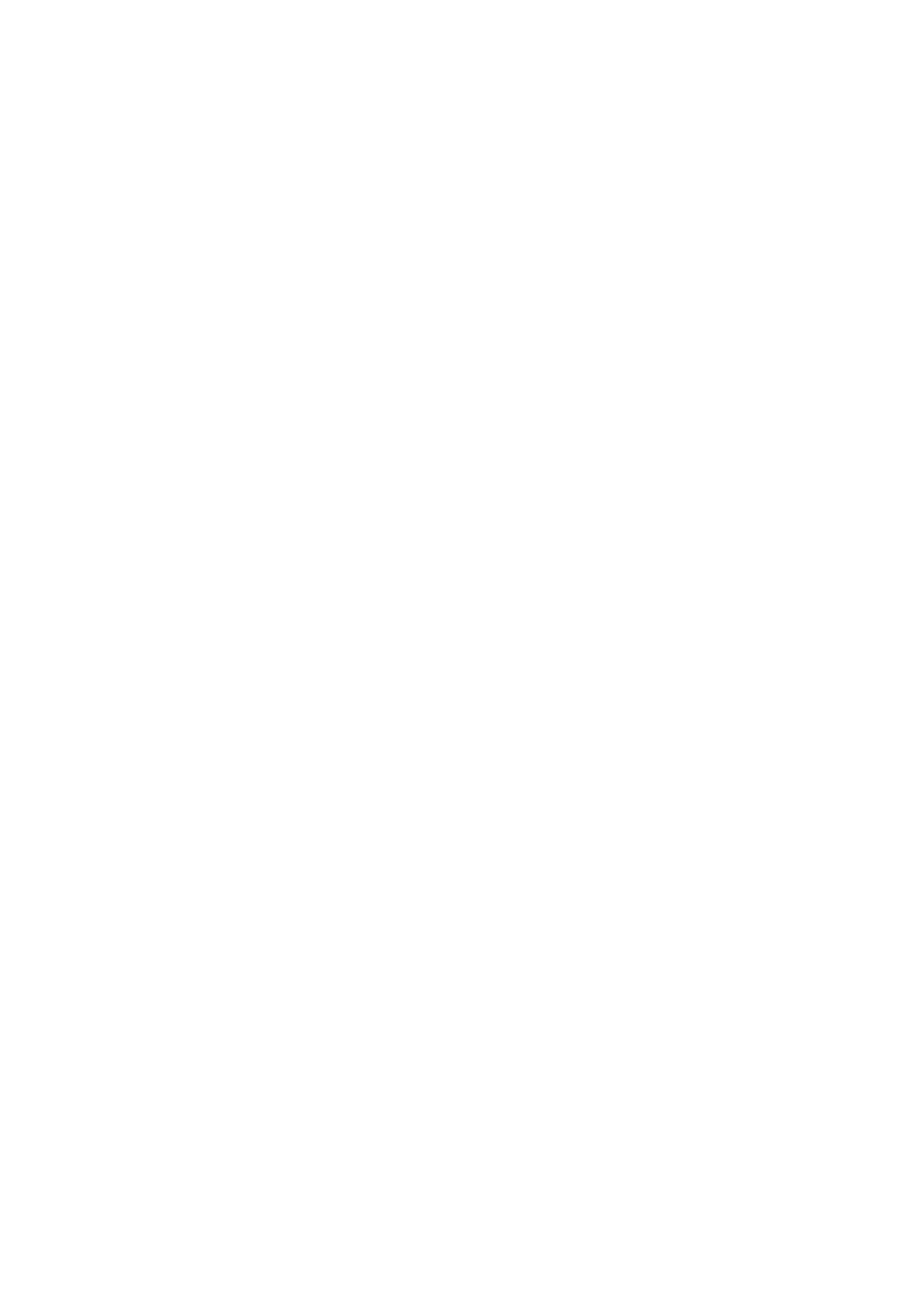activities [5]. ZECC is a scientific evaporative cooling system developed at IARI, New Delhi, India [6], which shows a significant effect on enhancing the shelf life of fruits and vegetables. The shelf life of tomato was extended from 7 days in ambient conditions up to 28 days in ZECC [7,8]. We investigate ZECC for the first time in Afghanistan to enhance the shelf life of tomatoes.

### **2. Methodology**

The study has been conducted at the Research Farm of Agriculture Faculty of Kabul University.

Tomato production: Quality seeds of tomato procured from authorized seed production body and sowed on 9 March 2018 at the farm's nursery. Seeds germinated after 9 days, and seedlings were transplanted to the open field next to the nursery after 38 days. The field was managed properly until the harvesting stage.

Establishment of ZECC: Next to the tomato field, a Zero Energy Cool Chamber (ZECC) with a size of 165 x 115 x 67.5 cm was built (Roy & Khurdiya, 1986). The space between two walls of bricks was maintained at 7.5 cm and filled with sand. A drip irrigation pipe was placed on top of the sand and connected to a water tank. The bamboo-framed cover woven with straw or grass provided cover for the ZECC. An additional woven mesh and tarpaulin shade were placed above ZECC (Figure 1-3).

Harvesting and management of fruits: Tomatoes were harvested at three different maturity stages after 101 days from transplanting. Fruits were sorted, graded, and precooled (Figure 2).

Experimental details and treatment application: After the initial data had been recorded for all the parameters, tomatoes of all three stages were treated (dipped for 20 minutes) with 24 treatments with two replications under a two-factorial CRD design. The first factor was harvesting stages at three categories (Turning, Pink and Light red color), and the second factor was postharvest treatments at eight levels (0%, 6% CaCl2 , 2% mint leaves extract, 4% mint leaves extract,  $6\%$  mint leaves extract,  $6\%$  CaCl<sub>2</sub> +  $2\%$  mint leaves extract, 6% CaCl<sub>2</sub> + 4% mint leaves extract and  $6\%$  CaCl<sub>2</sub> +  $6\%$  mint leaves extract).

Treatment details:  $T_1$ (Turning color fruits dipped in distilled water),  $T_2$  (Turning color fruits dipped in 6% CaCl2 solution), T3 (Turning color fruits dipped in 2% mint leaves' extract solution), T<sub>4</sub> (Turning color fruits dipped in 4% mint leaves' extract solution) T5 (Turning color fruits dipped in  $6\%$  mint leaves' extract solution),  $T_6$  (Turning color fruits dipped in  $6\%$  CaCl<sub>2</sub> + 2% mint leaves' extract solution), T<sub>7</sub> (Turning color fruits dipped in  $6\%$  CaCl<sub>2</sub> +  $4\%$ mint leaves' extract solution),  $T_8$  (Turning color fruits dipped in 6% CaCl2 + 6% mint leaves' extract solution), T<sup>9</sup> (Pink color fruits dipped in distilled water), T<sub>10</sub> (Pink color fruits dipped in  $6\%$  CaCl<sub>2</sub> solution),  $T_{11}$  (Pink color fruits dipped in 2% mint leaves' extract solution), T12 (Pink color fruits dipped in 4% mint leaves' extract solution)  $T_{13}$  (Pink color fruits dipped in 6% mint leaves' extract solution),

 $T_{14}$  (Pink color fruits dipped in 6% CaCl<sub>2</sub> + 2% mint leaves' extract solution), T<sub>15</sub> (Pink color fruits dipped in 6% CaCl<sub>2</sub>  $+$  4% mint leaves' extract solution),  $T_{16}$  (Pink color fruits dipped in  $6\%$  CaCl<sub>2</sub> +  $6\%$  mint leaves' extract solution),  $T_{17}$  (Light red color fruits dipped in distilled water),  $T_{18}$ (Light red color fruits dipped in  $6\%$  CaCl<sub>2</sub> solution), T<sub>19</sub> (Light red color fruits dipped in 2% mint leaves' extract solution),  $T_{20}$  (Light red color fruits dipped in 4% mint leaves' extract solution)  $T_{21}$  (Light red color fruits dipped in 6% mint leaves' extract solution),  $T_{22}$  (Light red color fruits dipped in  $6\%$  CaCl<sub>2</sub> + 2% mint leaves' extract solution), T<sub>23</sub> (Light red color fruits dipped in  $6\%$  CaCl<sub>2</sub> + 4% mint leaves' extract solution), T24 (Light red color fruits dipped in  $6\%$  CaCl<sub>2</sub> +  $6\%$  mint leaves' extract solution). The mint leaves were processed with a juicer machine to extract water without adding any chemical or organic reagents; 12 kg of mint extracts 1 liter of water. After treatment application, 500 gr fruits from each experimental treatment were put in plastic trays and subjected to storage under ZECC condition.



Figure 1. ZECC construction.



**Figure 2.** ZECC construction and related water tank.

Data recording and analysis: While the shelf life of tomatoes were observed daily, quality parameters were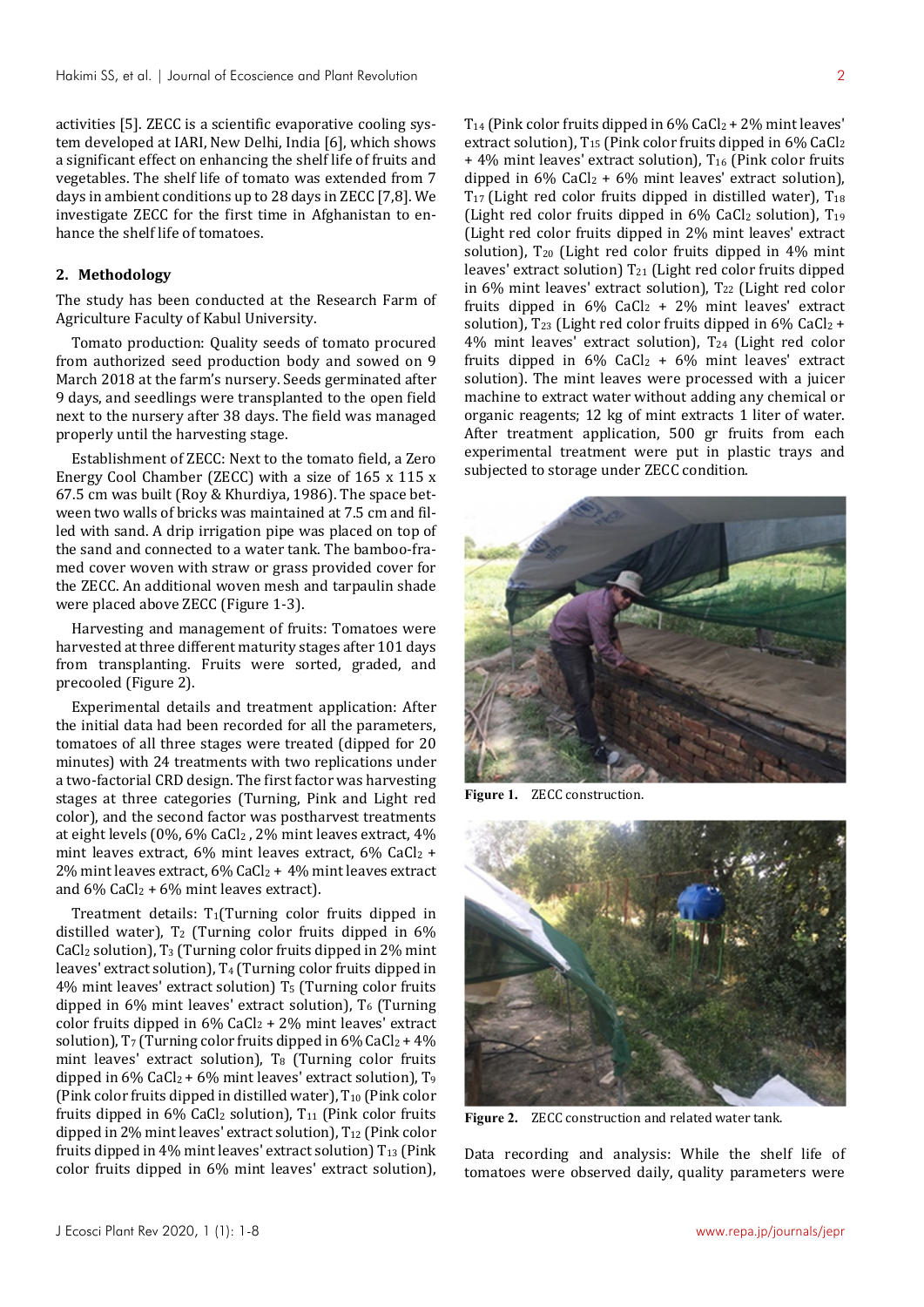recorded at ten-day intervals for the fruits' firmness (grcm-2), pericarp thickness (cm or mm), volume (cc), density ( $gr/cc$ ), pH and TSS ( $0$ brix). The data were analyzed through a statistical analysis program (Excel) to analyze ANOVA and considered LSD at 5% level of significance.



**Figure 3.** ZECC construction and related water tank completed.



**Figure 4.** Three categories of tomato's fruits.

### **3. Results and Discussion**

The evaporative cooling system (Zero Energy Cool Chamber) is an extremely innovative, low-cost farm storage system solution. It reduces the average temperature from 30 to 120C and increased the average relative humidity from 25 to 95% during one month of storage. The low cost onfarm storage (ZECC) is not only effective for extending tomato shelf life but also the shelf lives of other vegetables and fruits in Afghanistan. Because of the nation's dry temperate climate, suitable wind could further increase the efficiency of ZECC. The best treatment  $T_2$  (harvesting of turning color fruits dipped in 6% CaCl<sub>2</sub> solution) under ZECC condition increased the shelf life up to 29 days compared to 17 days under ambient conditions on our farm or just 3 to 6 days shelf life under ambient conditions in the literature [1]. This agrees with the ZECC results reported by Islam et al. [8], and Esa Abiso *et al.* [9], also reported that ZECC had a significant effect on tomato shelf life and postharvest quality compared to ambient storage conditions. Furthermore, the results on shelf life and other parameters of Pearson tomatoes are discussed below.

## 3.1. Shelf life

Under ZECC conditions, harvesting stages and postharvest treatments enhanced the tomatoes' shelf life. Treatment T2 (Turning color fruits dipped in 6% CaCl2 solution) increased the shelf life up to 29 days (Figure 3). Based on LSD analysis, treatment  $T_8$  (Turning color fruits dipped in  $6\%$  CaCl<sub>2</sub> +  $6\%$  mint leaves' extract solution) is on par with T2 and extended the shelf life of tomatoes up to 28 days. Four treatments  $T_{11}$  (pink color fruits dipped in 2% mint leaves' extract solution), T<sub>17</sub> (light red color fruits dipped in distilled water),  $T_{20}$  (Light red color fruits dipped in  $4\%$ mint leaves' extract solution) and T21 (Light red color fruits dipped in 6% mint leaves' extract solution) had the same lowest shelf life of about 20 days. The results show that the combined effect of both factors (harvesting of turning color fruits and application of  $6\%$  CaCl<sub>2</sub> solution) as in  $T_2$  was significantly different from other treatments presented in Table 1. The difference might be due to harvesting tomatoes at earlier maturity stages to maintain the fruits' quality and enhance shelf life, similar to results from studies in [10–13]. Fruits at earlier stages (turning color) could have longer shelf life due to low physiological activity compared to later stages under ZECC condition. The antifungal application maintains firmness through 6% CaCl2, saving its quality attributes and further enhancing shelf life, similar to reports by Arthur *et al*. and Chepngeno *et al*. [3,14].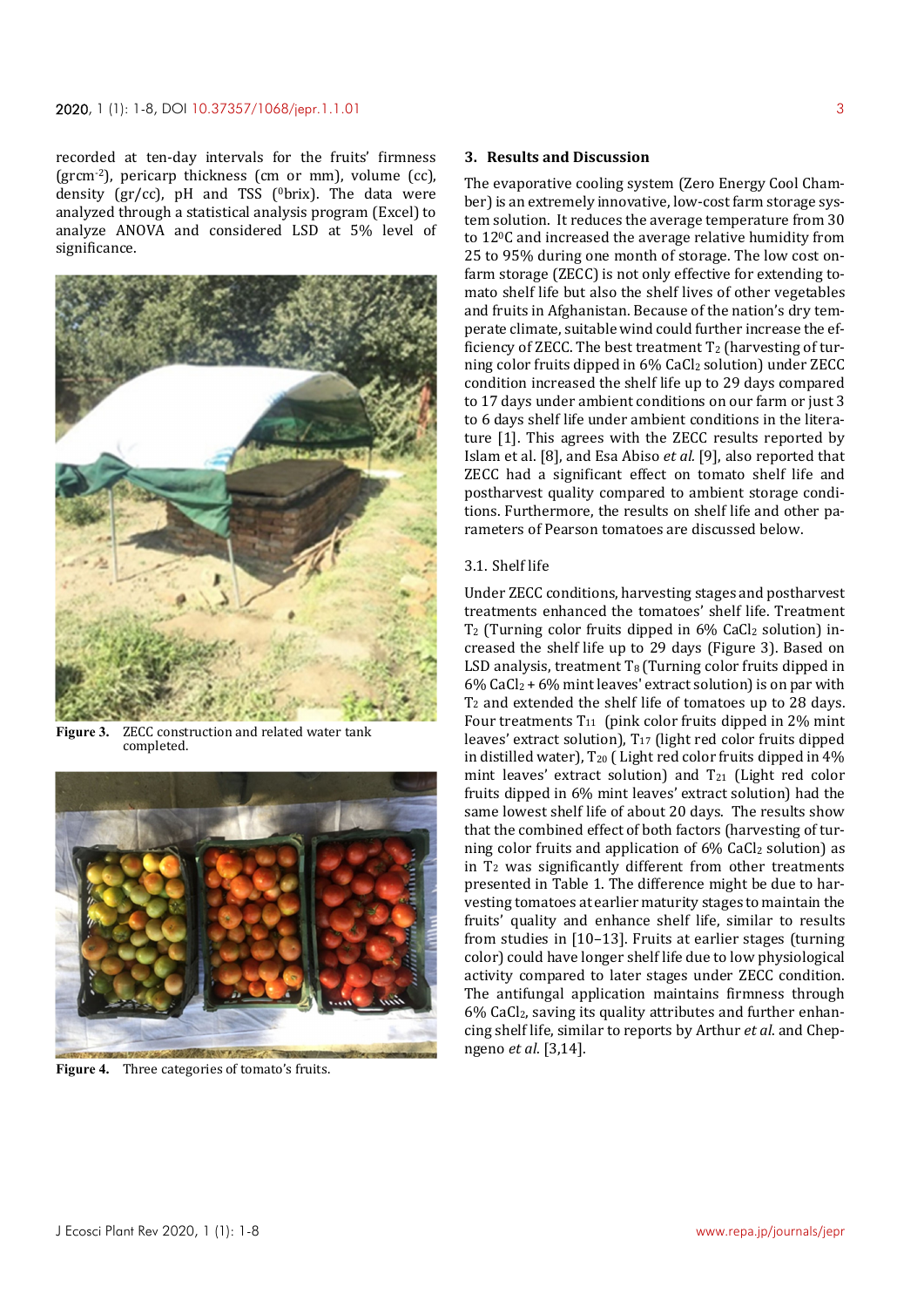

**Figure 5.** The shelf life of marketable fruits affected through combined treatments (Harvesting stages and postharvest treatments) stored in ZECC storage system provided an average 12 °C temperature and 95% relative humidity.

|  |  | Table 1: The LSD analysis of shelf life among treatments presented at 5% level of signifcance. |  |
|--|--|------------------------------------------------------------------------------------------------|--|
|--|--|------------------------------------------------------------------------------------------------|--|

| Trt. No.        | Treatments' details                                                                            | Shelf life (Number of storage days) |
|-----------------|------------------------------------------------------------------------------------------------|-------------------------------------|
| T <sub>1</sub>  | Turning color fruits dipped in distilled water                                                 | 25 <sub>cdef</sub>                  |
| T <sub>2</sub>  | Turning color fruits dipped in 6% CaCl2 solution                                               | 29a                                 |
| T <sub>3</sub>  | Turning color fruits dipped in 2% mint leaves' extract solution                                | 25 cdefg                            |
| T4              | Turning color fruits dipped in 4% mint leaves' extract solution                                | 25 cdefgh                           |
| T <sub>5</sub>  | Turning color fruits dipped in 6% mint leaves' extract solution                                | 26 <sub>bcd</sub>                   |
| T <sub>6</sub>  | Turning color fruits dipped in 6% CaCl <sub>2</sub> + 2% mint leaves' extract solution         | 26bcde                              |
| T7              | Turning color fruits dipped in 6% CaCl <sub>2</sub> + 4% mint leaves' extract solution         | 27abc                               |
| T <sub>8</sub>  | Turning color fruits dipped in $6\%$ CaCl <sub>2</sub> + $6\%$ mint leaves' extract solution   | 28ab                                |
| T <sub>9</sub>  | Pink color fruits dipped in distilled water                                                    | 22 ijklmno                          |
| T <sub>10</sub> | Pink color fruits dipped in 6% CaCl2 solution                                                  | 24 cdefghi                          |
| T <sub>11</sub> | Pink color fruits dipped in 2% mint leaves' extract solution                                   | 20 <sup>op</sup>                    |
| T <sub>12</sub> | Pink color fruits dipped in 4% mint leaves' extract solution                                   | 21 Imnop                            |
| T <sub>13</sub> | Pink color fruits dipped in 6% mint leaves' extract solution                                   | 22 ijklmnop                         |
| T <sub>14</sub> | Pink color fruits dipped in $6\%$ CaCl <sub>2</sub> + 2% mint leaves' extract solution         | 24 defghij                          |
| T <sub>15</sub> | Pink color fruits dipped in $6\%$ CaC <sub>12</sub> + 4% mint leaves' extract solution         | 23 fghijkl                          |
| T <sub>16</sub> | Pink color fruits dipped in $6\%$ CaCl <sub>2</sub> + $6\%$ mint leaves' extract solution      | 24 defghijk                         |
| T <sub>17</sub> | Light red color fruits dipped in distilled water                                               | 20 <sup>op</sup>                    |
| T <sub>18</sub> | ight red color fruits dipped in 6% CaCl2 solution                                              | 23 fghijklm                         |
| T19             | Light red color fruits dipped in 2% mint leaves' extract solution                              | 21 Imnop                            |
| <b>T20</b>      | Light red color fruits dipped in 4% mint leaves' extract solution                              | 20 <sup>op</sup>                    |
| T <sub>21</sub> | Light red color fruits dipped in 6% mint leaves' extract solution                              | 20 <sub>op</sub>                    |
| T <sub>22</sub> | Light red color fruits dipped in $6\%$ CaCl <sub>2</sub> + 2% mint leaves' extract solution    | 22 ijklmnop                         |
| T <sub>23</sub> | Light red color fruits dipped in $6\%$ CaCl <sub>2</sub> + $4\%$ mint leaves' extract solution | 23 fghijklmn                        |
| T <sub>24</sub> | Light red color fruits dipped in $6\%$ CaCl <sub>2</sub> + $6\%$ mint leaves' extract solution | 22 ijklmnop                         |
|                 | F-test                                                                                         | $***$                               |

(Highly significant level at  $1\%$ )

### **4. Total Soluble Solid (TSS 0Brix)**

TSS increased up to 20 days of storage for all the treatments. While there were no significant differences among treatments, the lowest changes of TSS were 4.25 and 4.40  ${}^{0}$ Brix, under treatment T<sub>2</sub> (Turning color fruits dipped in 6% CaCl<sub>2</sub> solution) on the 10<sup>th</sup> and 20<sup>th</sup> day of storage, respectively (Table 2). The combination of harvesting stages and postharvest treatments did not significantly affect TSS, in agreement with results from Senevirathna & Daundasekera [15]. But maintaining tomatoes to small TSS changes under  $T_2$  could be explained by being slightly physiologically active at the color-turning stage and the 6% CaCl2 application, agreeing with the report from [3].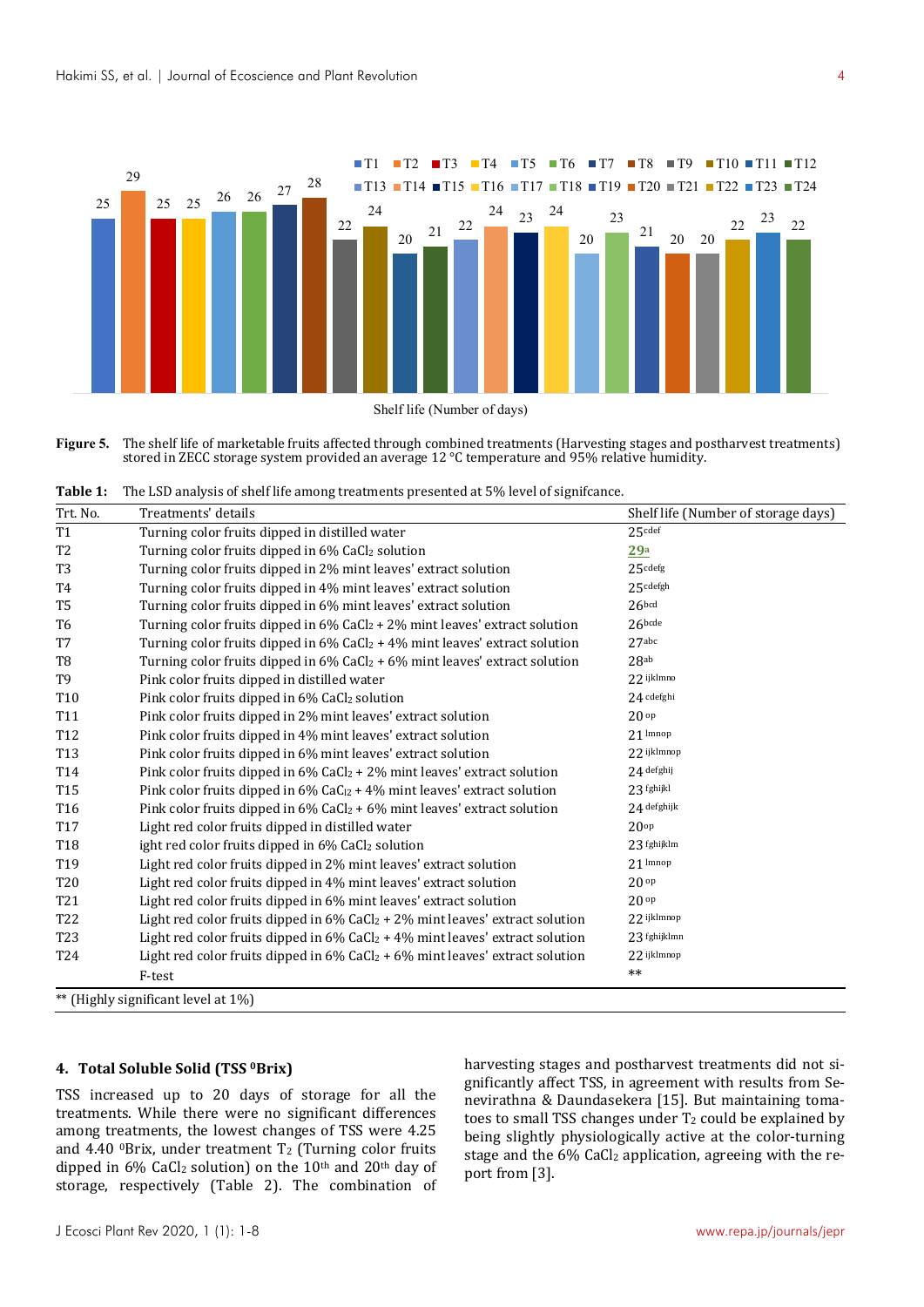### **5. pH of tomatoes**

Differences of pH were also not significant among treatments. As shown in Figure 2, pH increased during the storage period. The smallest changes were observed under  $T_2$  (Turning color fruits dipped in 6% CaCl<sub>2</sub> solution) recorded on the 10th and 20th days of storage as 3.25 and 3.40, respectively. We conclude that the combination of harvesting stages and postharvest treatments did not significantly affect the pH. These results on tomato pH agree with results from Senevirathna & Daundasekera [15] and Casierra [10]. The small pH changes under  $T_2$  might be due to slow physiological activity during the turning-color phase and the 6% CaCl2 application, similar to results by [3].

Table 2: Table 2: The LSD analysis of fruits firmness at 5% level and also presenting the significance level of TSS (<sup>0</sup>Brix) and pH of stored fruits under ZECC system.

|                 | TSS ( <sup>0</sup> brix) |                                                    |          | pH      |           |           | Frimnes gr cm-2          |                         |                      |
|-----------------|--------------------------|----------------------------------------------------|----------|---------|-----------|-----------|--------------------------|-------------------------|----------------------|
| Trt. No.        | Initial                  | 10th day                                           | 20th day | Initial | 10th day  | 20th day  | Initial                  | 10 <sup>th</sup><br>day | 20 <sup>th</sup> day |
| T <sub>1</sub>  | 3.85                     | 5.00                                               | 5.50     | 2.85    | 3.45      | 3.60      | 1750                     | 900 <sub>bc</sub>       | 775 abcdef           |
| T <sub>2</sub>  | 3.85                     | 4.25                                               | 4.40     | 2.85    | 3.25      | 3.40      | 1750                     | 1123a                   | 840a                 |
| T <sub>3</sub>  | 3.85                     | 4.75                                               | 4.80     | 2.85    | 3.35      | 3.50      | 1750                     | 850                     | $800$ abc            |
| T <sub>4</sub>  | 3.85                     | 4.50                                               | 4.90     | 2.85    | 3.65      | 3.55      | 1750                     | 900bcd                  | 775 abcdefg          |
| T <sub>5</sub>  | 3.85                     | 4.65                                               | 5.30     | 2.85    | 3.45      | 3.40      | 1750                     | $650$ ijklm             | 598 abcdefgijklm     |
| T <sub>6</sub>  | 3.85                     | 4.40                                               | 4.75     | 2.85    | 3.45      | 3.45      | 1750                     | 750 cdefgij             | 710 abcdefgij        |
| T7              | 3.85                     | 4.75                                               | 5.25     | 2.85    | 3.45      | 3.45      | 1750                     | 900bcde                 | 800 abcd             |
| T <sub>8</sub>  | 3.85                     | 4.50                                               | 5.00     | 2.85    | 3.35      | 3.40      | 1750                     | 975ab                   | 825 ab               |
| T9              | 4.25                     | 5.50                                               | 5.75     | 2.95    | 3.60      | 3.60      | 950                      | 590 jklm                | $450$ jklm           |
| T10             | 4.25                     | 4.35                                               | 4.75     | 2.95    | 3.25      | 3.50      | 950                      | 900 bcdef               | 775 abcdefgh         |
| T11             | 4.25                     | 4.90                                               | 5.00     | 2.95    | 3.35      | 3.90      | 950                      | 750 cdefgijk            | 550 cdefgijklm       |
| T12             | 4.25                     | 5.25                                               | 4.75     | 2.95    | 3.65      | 3.80      | 950                      | $625$ ijklm             | 610 abcdefgijklm     |
| T13             | 4.25                     | 4.75                                               | 5.25     | 2.95    | 3.65      | 3.50      | 950                      | 700 gijklm              | 495 ijklm            |
| T14             | 4.25                     | 4.85                                               | 5.20     | 2.95    | 3.55      | 3.55      | 950                      | 880 bcdefg              | 710 abcdefgijk       |
| T15             | 4.25                     | 5.10                                               | 5.10     | 2.95    | 3.30      | 3.55      | 950                      | 790 bcdefghi            | $785$ abcde          |
| T <sub>16</sub> | 4.25                     | 4.75                                               | 4.75     | 2.95    | 3.45      | 3.60      | 950                      | 750 cdefghijkl          | 725 abcdefgi         |
| T17             | 4.50                     | 5.15                                               | 6.00     | 3.25    | 3.40      | 4.10      | 750                      | 538m                    | $400 \text{ lm}$     |
| T18             | 4.50                     | 4.50                                               | 4.75     | 3.25    | 3.45      | 3.50      | 750                      | 725 cdefghijklm         | 660 abcdefgijkl      |
| T <sub>19</sub> | 4.50                     | 4.75                                               | 5.50     | 3.25    | 3.65      | 4.00      | 750                      | $675$ hijklm            | 500 ijklm            |
| T20             | 4.50                     | 5.10                                               | 5.50     | 3.25    | 3.75      | 3.80      | 750                      | 580 jklm                | $400 \text{ lm}$     |
| T21             | 4.50                     | 5.25                                               | 4.75     | 3.25    | 3.70      | 3.85      | 750                      | 550m                    | 550 cdefgijklm       |
| T22             | 4.50                     | 4.75                                               | 5.65     | 3.25    | 3.30      | 4.00      | 750                      | $600$ ijklm             | 545 cdefgijklm       |
| T23             | 4.50                     | 5.50                                               | 5.25     | 3.25    | 3.40      | 3.70      | 750                      | 700 ghijklm             | 625 abcdefgijklm     |
| T24             | 4.50                     | 4.75                                               | 5.00     | 3.25    | 3.40      | 4.00      | 750                      | 700 ghijklm             | 625 abcdefgijklm     |
| F-Test          |                          | <b>NS</b>                                          | NS       |         | <b>NS</b> | <b>NS</b> | $\overline{\phantom{a}}$ | $\ast$                  | $\ast$               |
|                 |                          | NS (Non-Significant), * (Significance level at 5%) |          |         |           |           |                          |                         |                      |

## **6. Firmness (gr cm-2)**

Figure 4 shows the effect of harvesting stages and postharvest treatments on tomato firmness under ZECC. Generally, the firmness of fruits decreased during the storage period, but there was significant difference in maintaining the highest firmness among treatments. The highest firmness was observed for  $T_2$  (Turning color fruits dipped in 6% CaCl<sub>2</sub> solution) as 1123 and 840 grcm<sup>-2</sup> on  $10<sup>th</sup>$  and  $20<sup>th</sup>$  days of storage, respectively. Treatment T<sub>8</sub> is comparable to  $T_2$  on the 10<sup>th</sup> day of storage as shown on Table 2. Tomatoes remained more firm due to the application of 6% CaCl<sub>2</sub>, similar to results from Senevirathna et al. [15], Pinheiro *et al*. [16], and Casierra [10]. Harvesting at early stages (turning color stage) might have significant effect on maintaining fruits' firmness, in agreement with Parkar & Maleekuu [13], Wu *et al*. [17], and Moneruzzaman *et al*. [18]. Retaining firmness may also be attributed to both factors of harvesting stages and CaCl2 in agreement with Islam *et al*. [7].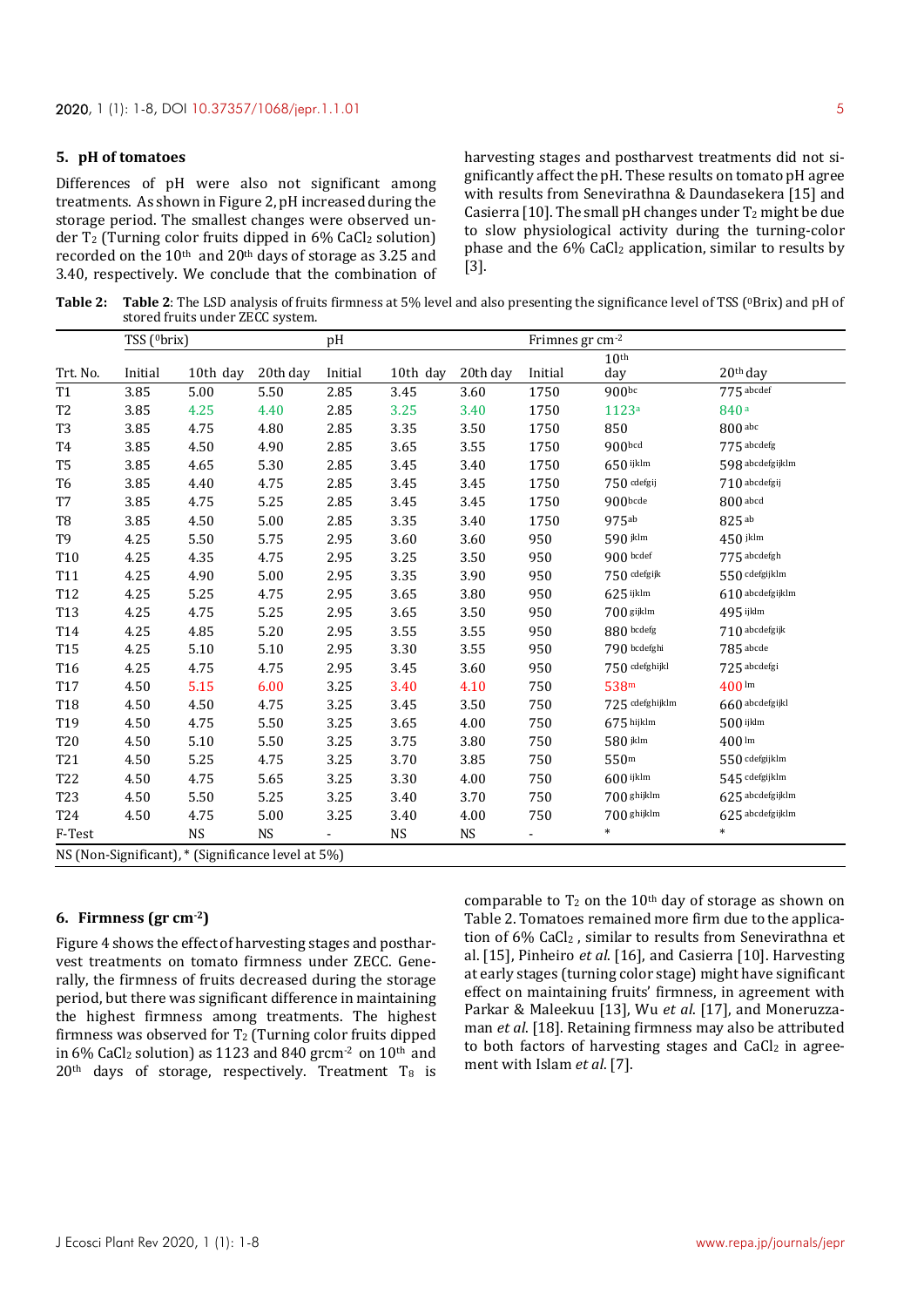

**Figure 6.** The differences of fruits' firmness affected (grcm-2) through harvesting stages and postharvest treatments stored in ZECC.

# **7. Volume (cc) and Density (gr/cc)**

Table 3 shows that the volume of tomato fruits generally decreased during storage period. All the treatments did not have significant differences with respect to decreasing volume, but the smallest changes of volume were reported as 132.5 and 127 cc recorded under  $T_2$  (Turning color fruits dipped in 6% CaCl<sub>2</sub> solution) on  $10<sup>th</sup>$  and  $20<sup>th</sup>$  day of storage, respectively. Small changes of volume might be due to high firmness and followed by smaller losses of weight of turning-color tomatoes with 6% CaCl2 application under ZECC conditions. Furthermore, the density of fruits under all treatments did not change.

### **8. Pericarp thickness (cm or mm)**

Pericarp thickness of tomatoes became thinner during storage time (Table 3). There was no significant difference regarding pericarp thickness among treatments, but the highest thickness of pericarp was recorded under  $T_2$  (Turning color fruits dipped in  $6\%$  CaCl<sub>2</sub> solution) as 0.75 and 0.67 cm on 10th and 20th day of storage, respectively. The thickness of pericarp may be due to the harvesting tomatoes at an early stage, similar to results from Parkar & Maleekuu [13]. 6% CaCl2 application might also have affect pericarp thickness by maintaining firmness under ZECC storage, similar to results from Pinheiro *et al.* [16].

| Trt. No.        | Volume (cc) |               |            | Density (gr/cc) |               |            | Pericarp thickness (cm) |               |            |
|-----------------|-------------|---------------|------------|-----------------|---------------|------------|-------------------------|---------------|------------|
|                 | Initial     | $10^{th}$ Day | $20th$ day | Initial         | $10^{th}$ Day | $20th$ day | Initial                 | $10^{th}$ Day | $20th$ day |
| <b>T1</b>       | 135         | 121.5         | 120.0      | 1.00            | 1.05          | 0.99       | 0.75                    | 0.65          | 0.55       |
| T <sub>2</sub>  | 135         | 132.5         | 127.0      | 1.00            | 1.00          | 1.00       | 0.75                    | 0.75          | 0.67       |
| T <sub>3</sub>  | 135         | 127.5         | 117.5      | 1.00            | 1.00          | 1.02       | 0.75                    | 0.65          | 0.55       |
| T <sub>4</sub>  | 135         | 120.0         | 120.0      | 1.00            | 1.00          | 0.99       | 0.75                    | 0.70          | 0.50       |
| T <sub>5</sub>  | 135         | 125.0         | 120.0      | 1.00            | 0.98          | 1.00       | 0.75                    | 0.70          | 0.55       |
| T <sub>6</sub>  | 135         | 129.0         | 120.0      | 1.00            | 0.99          | 1.01       | 0.75                    | 0.70          | 0.55       |
| T7              | 135         | 130.0         | 125.0      | 1.00            | 1.01          | 1.01       | 0.75                    | 0.75          | 0.65       |
| T <sub>8</sub>  | 135         | 130.0         | 125.0      | 1.00            | 0.98          | 1.01       | 0.75                    | 0.70          | 0.60       |
| T <sub>9</sub>  | 135         | 121.5         | 117.5      | 1.00            | 1.01          | 1.00       | 0.75                    | 0.65          | 0.55       |
| T <sub>10</sub> | 135         | 131.0         | 125.0      | 1.00            | 1.01          | 0.98       | 0.75                    | 0.68          | 0.65       |
| T <sub>11</sub> | 135         | 127.5         | 117.5      | 1.00            | 0.99          | 0.99       | 0.75                    | 0.60          | 0.45       |
| T <sub>12</sub> | 135         | 124.5         | 115.0      | 1.00            | 1.00          | 1.01       | 0.75                    | 0.55          | 0.45       |
| T <sub>13</sub> | 135         | 128.0         | 115.0      | 1.00            | 1.01          | 0.99       | 0.75                    | 0.65          | 0.58       |
| T14             | 135         | 120.0         | 120.0      | 1.00            | 0.99          | 1.00       | 0.75                    | 0.65          | 0.60       |
| T <sub>15</sub> | 135         | 127.5         | 121.0      | 1.00            | 1.05          | 0.98       | 0.75                    | 0.68          | 0.55       |

**Table 3:** Data recorded on volume, density and pericarp thickness of tomato stored under ZECC.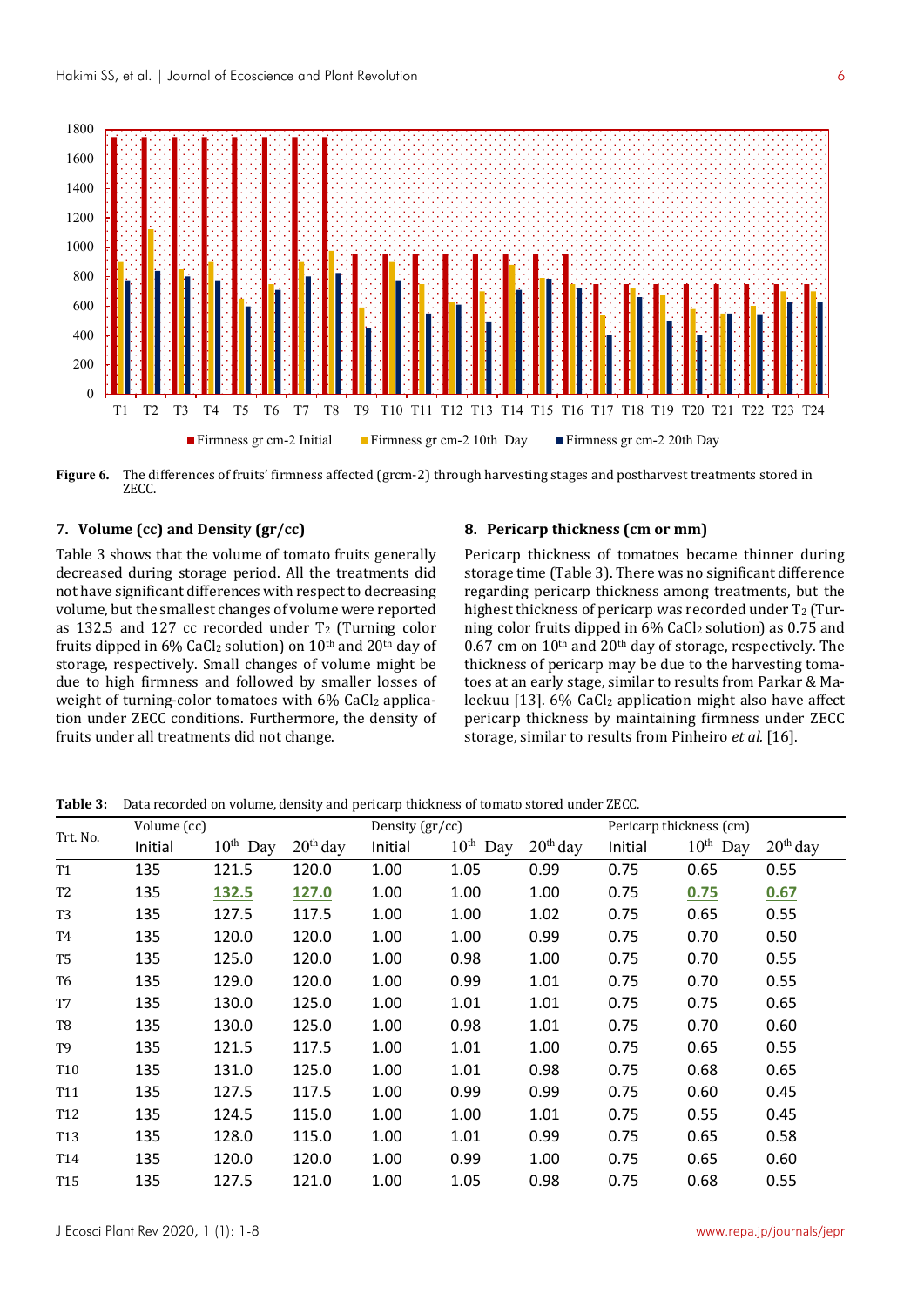### **2020**, 1 (1): 1-8, DOI 10.37357/1068/jepr.1.1.01 7

| T <sub>16</sub>      | 135 | 129.5     | 122.5     | 1.00                     | 0.99      | 1.00      | 0.75                     | 0.65      | 0.60      |  |
|----------------------|-----|-----------|-----------|--------------------------|-----------|-----------|--------------------------|-----------|-----------|--|
| T <sub>17</sub>      | 134 | 121.0     | 115.0     | 1.00                     | 1.01      | 0.97      | 0.65                     | 0.55      | 0.45      |  |
| T <sub>18</sub>      | 134 | 130.0     | 125.5     | 1.00                     | 1.00      | 0.96      | 0.65                     | 0.65      | 0.60      |  |
| T <sub>19</sub>      | 134 | 122.5     | 120.0     | 1.00                     | 1.00      | 0.99      | 0.65                     | 0.60      | 0.45      |  |
| <b>T20</b>           | 134 | 119.0     | 117.5     | 1.00                     | 0.97      | 0.99      | 0.65                     | 0.50      | 0.45      |  |
| T <sub>21</sub>      | 134 | 127.5     | 117.5     | 1.00                     | 1.00      | 1.02      | 0.65                     | 0.58      | 0.55      |  |
| T <sub>22</sub>      | 134 | 120.0     | 120.0     | 1.00                     | 0.99      | 1.00      | 0.65                     | 0.55      | 0.55      |  |
| T <sub>23</sub>      | 134 | 125.0     | 123.0     | 1.00                     | 1.01      | 0.95      | 0.65                     | 0.55      | 0.55      |  |
| T24                  | 134 | 130.0     | 120.0     | 1.00                     | 1.02      | 0.97      | 0.65                     | 0.63      | 0.60      |  |
| F-Test               |     | <b>NS</b> | <b>NS</b> | $\overline{\phantom{a}}$ | <b>NS</b> | <b>NS</b> | $\overline{\phantom{a}}$ | <b>NS</b> | <b>NS</b> |  |
| NS (Not significant) |     |           |           |                          |           |           |                          |           |           |  |

## **9. Conclusion**

This study identifies factors that significantly influence the shelf life and quality of Pearson tomatoes in Afghanistan stored with the innovative ZECC system. ZECC extended the shelf life of turning-color Pearson tomatoes up to 29 days of storage with  $6\%$  CaCl<sub>2</sub> treatment and 25 days of storage without. ZECC enhanced the shelf life of pink color tomatoes up to 24 days with 6% CaCl2 treatment and 20 days without. Light red stage shelf life was increased up to 23 days treated with 6% CaCl2 and 20 days without. In comparison, Pearson tomatoes in Afghanistan harvested at full red color stage has a maximum of 6 days storage under ambient conditions. Harvesting stages and postharvest treatment (6% CaCl2) had significant effects on fruit firmness and shelf life. Postharvest treatments 6% CaCl<sub>2</sub> and 6% CaCl<sub>2</sub> + 6% mint leaf extract solution had little difference in fruit quality. In conclusion, it is best to harvest Pearson tomatoes at the turning-color stage, which were 5 and 6 days more storage resiliency compared to harvested pink color and light red color tomatoes, respectively. ZECC storage could be the best option for farm storage for small-scale farmers of tomatoes and other important crops in Afghanistan. A CaCl2 of 6% concentration postharvest treatment maintains tomato firmness and increases shelf life. Mint leaf extract did not show significant effect on quality or shelf life, possibly due to its low concentration.

#### **References**

- [1] Agriculture Statistic Department (**2017**) *Ministry of Agriculture, Irrigation and Livestock* (https://www.mail.gov.af/ en) *Accessed*: *1 November 2019*
- [2] Saraswathy S, Preethi TL, Balasubramanyan S, Suresh J, Revathy N, et al. (**2008**) "Postharvest management of horticultural crops," 1st ed. Rajasthan, India, *Agrobios (India)*. 577 p. ISBN: **978-81-7754-322-3**
- [3] Arthur E, Oduro I, Kumah P (**2015**) "Postharvest Quality Response of Tomato (Lycopersicon Esculentum, Mill) Fruits to Different Concentrations of Calcium Chloride at

Different Dip- Times" *American Journal of Food and Nutrition* (pp. 1–8)

- [4] Al-Sum BA, Al-Arfaj AA (**2014**) "Antimicrobial Activity of the Aqueous Extract of Mint Plant" *Science Journal of Clinical Medicine* (vol. 2, no. 3, pp. 110) https://doi.org/ 10.11648/j.sjcm.20130203.19
- [5] Moghaddam M, Pourbaige M, Tabar HK, Farhadi N, Hosseini SMA (**2013**) "Composition and Antifungal Activity of Peppermint (Mentha piperita) Essential Oil from Iran" *Journal of Essential Oil Bearing Plants* (vol. 16, no. 4, pp. 506–512) https://doi.org/10.1080/0972060X.2013.813265
- [6] A LB, Dv S, V B (**2011**) "Evaporative cooling system for storage of fruits and vegetables - a review." *J Food Sci Technol* (vol. 50, no. 3, pp. 429–442) https://doi.org/10.1007/ s13197-011-0311-6
- [7] Islam MP, Morimoto T, Hatou K (**2012**) "Storage behavior of tomato inside a zero energy cool chamber" *Agricultural Engineering International: CIGR Journal* (vol. 14, no. 4, pp. 209–217)
- [8] Islam MP, Morimoto T (**2012**) "Zero Energy Cool Chamber for Extending the Shelf-Life of Tomato and Eggplant" *Japan Agricultural Research Quarterly: JARQ* (vol. 46, no. 3, pp. 257–267) https://doi.org/10.6090/jarq.46.257
- [9] Abiso E, Satheesh N, Hailu A (**2015**) "Effect of storage methods and ripening stages on postharvest quality of tomato (Lycopersicom esculentum Mill) cv. Chali" Annals. Food Science and Technology 2015 Targoviste, Romania, *Valahia University Press*, vol. 16 - pp. 127–137. (https://pdfs.sematicscholar.org/9809/8738e65c315b8a4efc4c4adede4d821 448ac.pdf?\_ga=2.219181342.643294641.1587536878- 321628801.1585267670) *Accessed*: *1 November 2019*
- [10] Casierra-Posada F, Aguilar-Avendaño ÓE (**2008**) "Quality of tomato fruits (Solanum lycopersicum L.) harvested at different maturity stages" *Agronomía Colombiana* (vol. 26, no. 2, pp. 300–307)
- [11] Dhall RK, Singh P (**2013**) "Effect of Ethephon and Ethylene Gas on Ripening and Quality of Tomato (Solanum Lycopersicum L.) during Cold Storage" *Journal of Nutrition & Food Sciences* (vol. 3, no. 6, pp. 1–7) https://doi.org/10.4172/ 2155-9600.1000244